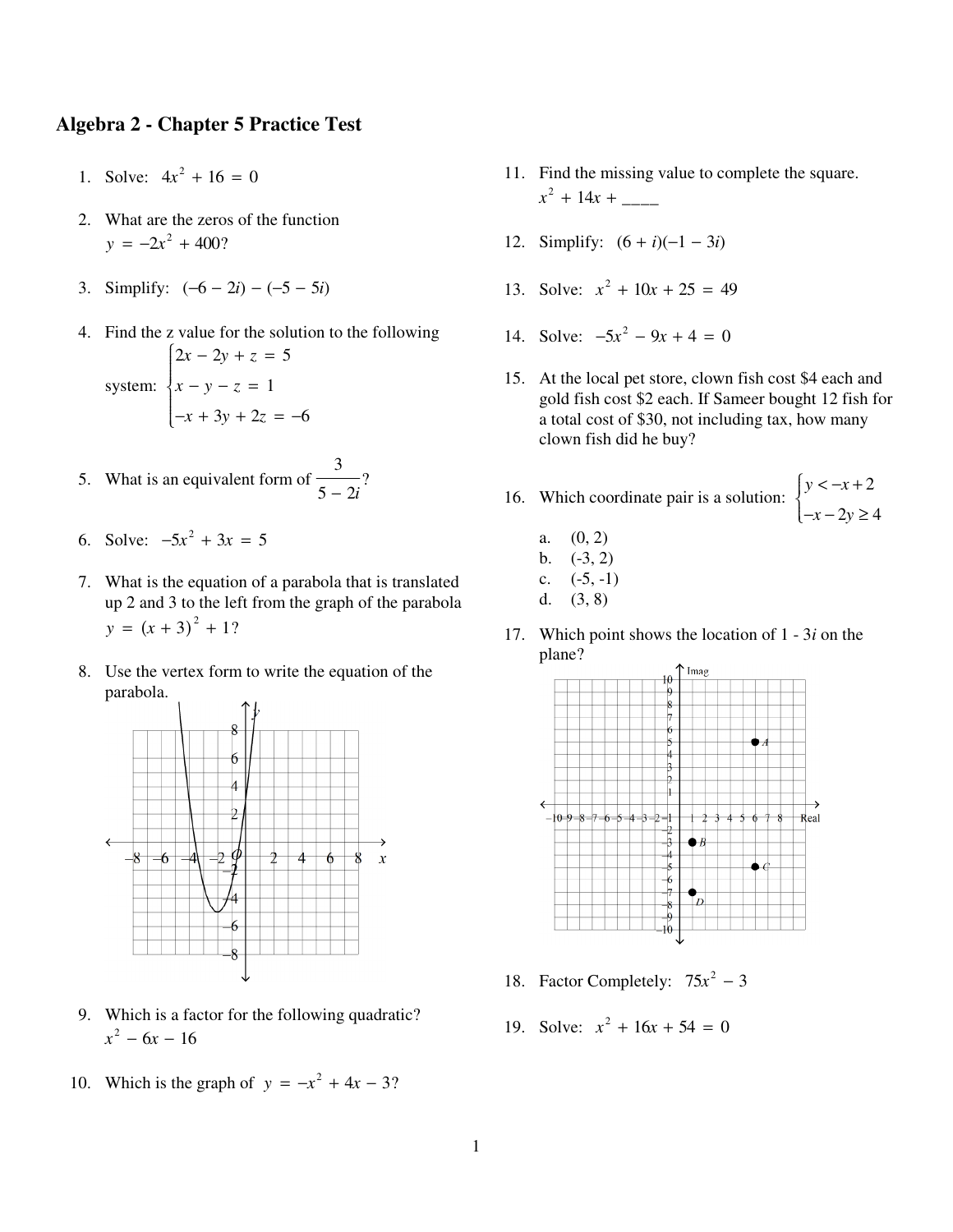- 20. Which is a factor for the following quadratic?  $3x^2 + 10x + 8$
- 21. A rectangle has an area of  $x^2 5x 36$ . What are the length and the width of the rectangle?
- 22. Solve:  $5x^2 + 46x 40 = 0$
- 23. Factor:  $16x^2 9$
- 24. Factor Completely:  $81x^2 36x + 16$ 
	- 25. What is the maximum value of the function  $y = -2x^2 + 4x - 10$ ?
	- 26. **This question is extra credit on the test.** How many roots does the following function have?  $y = 9x^2 + 6x + 1$
	- 27. **This question is extra credit on the test.** A ball went through the air and created the equation of a parabola:  $h = 14 + 12d - 2d^2$  h is the height of the ball. d is the distance it traveled. 1. At what height was the ball released?
		- 2. How far did the ball go?
		- 3. How high did the ball go?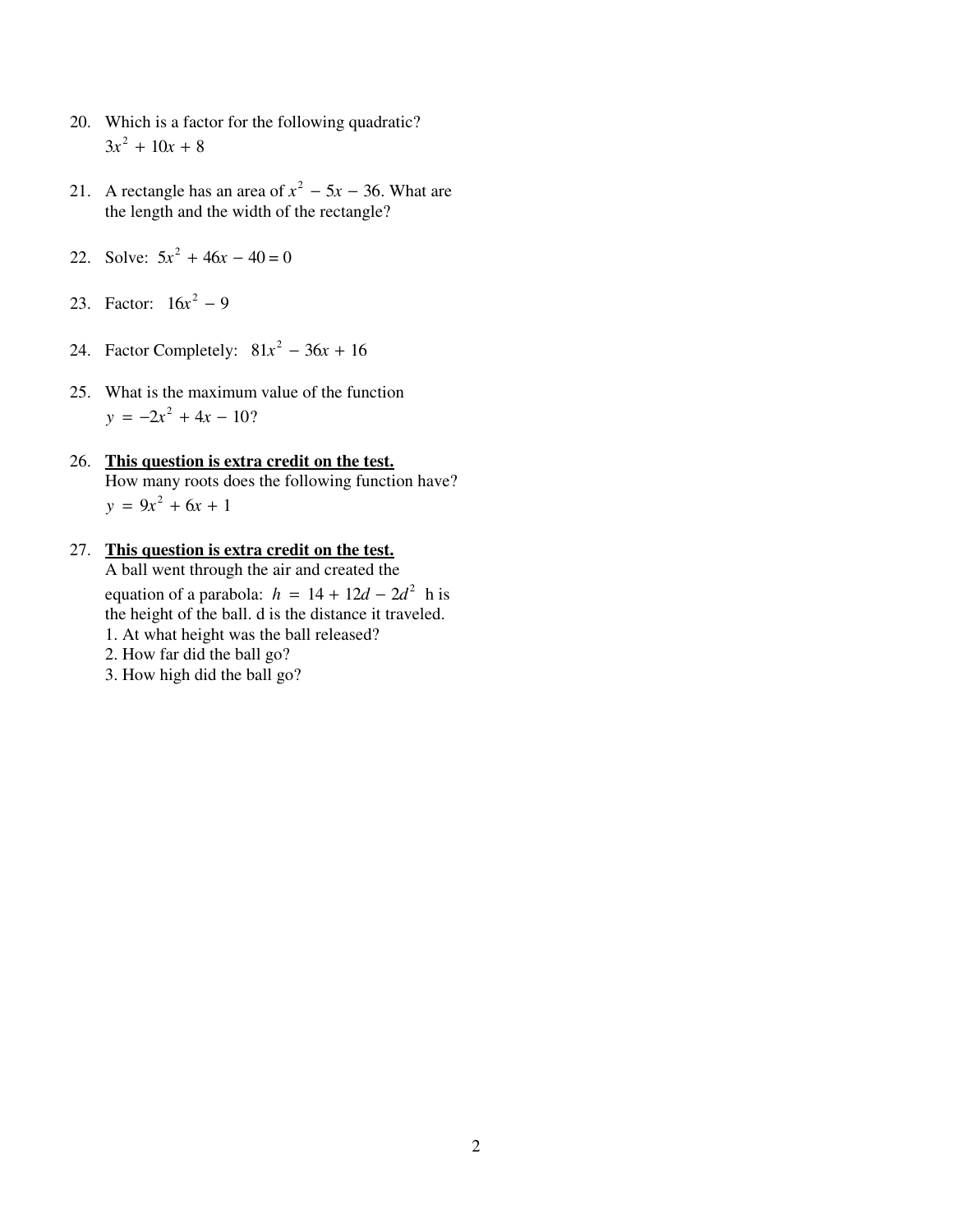## **Algebra 2 - Chapter 5 Practice Test Answer Section**